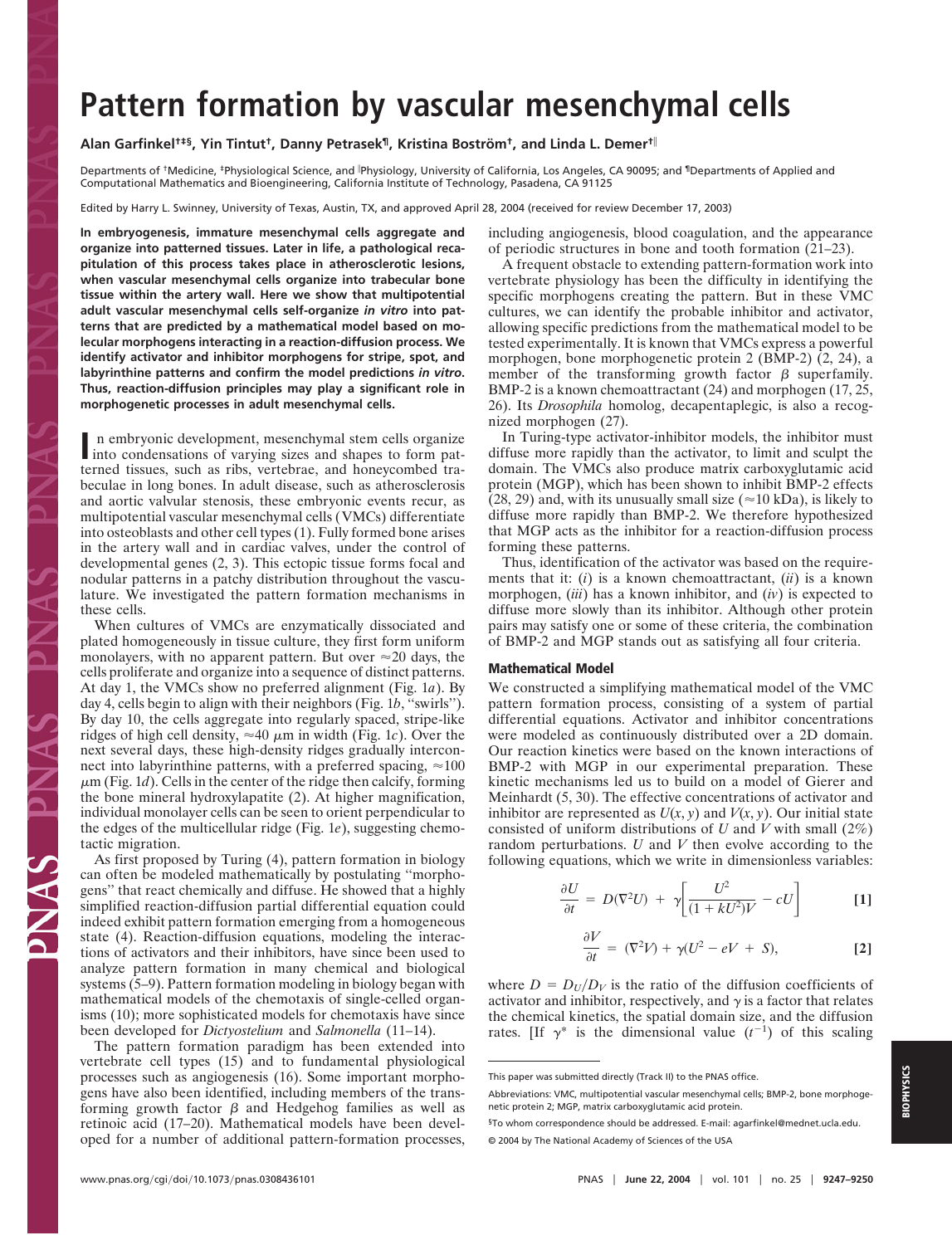

**Fig. 1.** Pattern formation in cultured VMCs*in vitro*. Over 20 days, VMCs plated *in vitro* develop from a monolayer of randomly oriented cells of nearly uniform density (approximately day 1; stage 1) (*a*), to local alignment of cells into regions (''swirls'') of nearly uniform size (approximately day 4; stage 2) (*b*), to ridges of high cell density (dark areas) (approximately day 10; stage 3) (*c*), to connected ridges forming a labyrinthine pattern (approximately day 16; stage 4) (von Kossa stain) (*d*). (*e*) At 3 higher magnification, a phase-contrast image of an unstained ridge shows the perpendicular orientation of cells in the monolayer relative to the edges of the multicellular ridge. [Bar = 250 μm (a and b); *c* and d are at the same magnification as b; bar in e shows the approximate size, shape, and orientation of a single cell.]



**Fig. 2.** Numerical solutions of the mathematical model corresponding to each of the stages from Fig. 1. Model results are displayed as levels of *U* with black for high and white for low levels. (a) Initially, the model shows a diffuse distribution of activity peaks (maxima of *U*). (b) Later, local alignment patterns develop, as shown by the direction field of the activator gradient, *grad U* (arrows), which would correspond with cell orientation and direction of migration in the culture. (*c* and *d*) This is followed by development of stripe-like concentrations of  $U$  (c) then formation of a labyrinthine pattern (d). (e) At higher detail ( $\approx$   $\times$  3), gray arrows depict the direction field of grad U, which corresponds to the perpendicular orientation of cells in culture. Model parameter values:  $\gamma = 15,000$ ,  $D = D_1/D_2$ ,  $D_1 = 0.01$ ,  $D_2 = 2.0$ ,  $c = 0.01$ ,  $k = 0.65$ ,  $S = 0$ ,  $e = 0.02$ . The basis for parameter selection and robustness of the model is discussed in *Supporting Text*, which is published as supporting information on the PNAS web site. These images are regions of the overall simulation that correspond in spatial scale with the culture images, which are subregions of the overall plate.

**CANAS**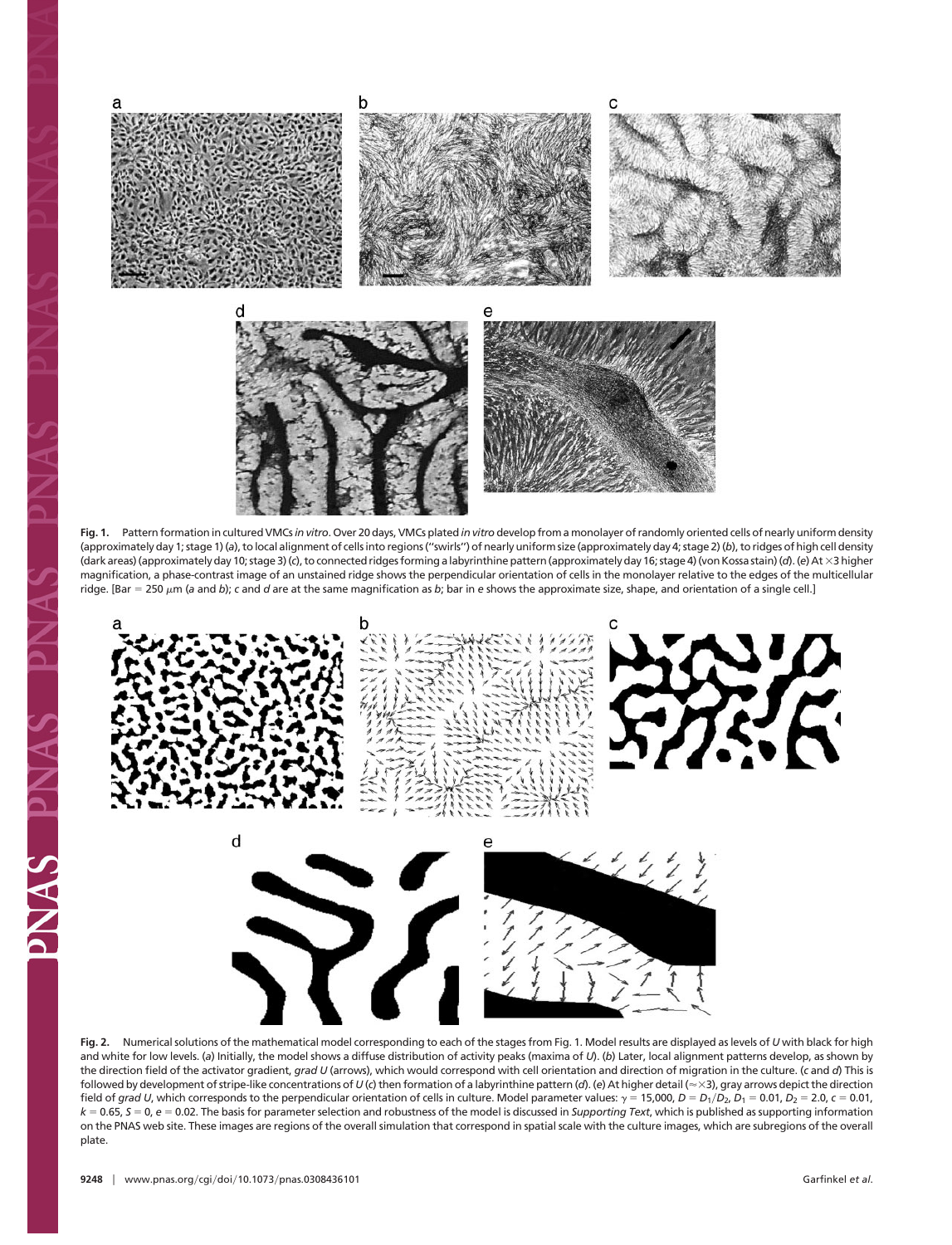

**Fig. 3.** From stripes to spots: *in vitro* patterns after addition of exogenous inhibitor, compared with predictions of the mathematical model. (*a*) After treatment with 40 nM exogenous MGP, cells aggregated into a spot-like pattern instead of the stripe pattern shown in Fig. 1 *c* and *d*. (*b*) Addition of a source term to the mathematical model, to simulate treatment with exogenous inhibitor, also yielded a spot-like pattern. (*c*) Higher-power photomicrograph of the *in vitro* spot-like pattern showing radial orientation of cells at the edges of the rounded aggregate. (*d*) Simulation corresponding to *c* showing the direction field of *grad U* as gray arrows. Regions of high activator concentration are shown in black. Cells were cytochemically stained for alkaline phosphatase in *a* and *c*. Model parameter values are the same as for Fig. 2, except for addition of a dimensionless source term  $(S = 0.006)$  in Eq. 2 as a pulse.

parameter, then  $\gamma = \gamma^* L^2 D_v^{-1}$ , where *L* is the linear dimension of the domain.] In Eq. **1**, the activator *U* spurs its own production autocatalytically. It is known that this autocatalysis saturates (31) (see also Fig. 5, which is published as supporting information on the PNAS web site), hence we chose the sigmoidal form  $U^2/(1 +$  $kU^2$ ). (The parameter *k* governs the saturation level of the autocatalytic reaction.) The inhibition of *U* by *V* is modeled by the *V* term in the denominator. There is also first-order degradation of *U* at a rate *c*. In Eq. 2, the term  $U^2$  is used to represent the observation that MGP expression is induced by BMP-2 in a greater-than-linear manner by BMP-2 at the level of MGP that is inhibitory for BMP-2 (32). The *eV* term represents first-order degradation of the inhibitor at a rate *e*. *S* represents an exogenous source of inhibitor. Parameter selection, sensitivity, and other details of the model are addressed in *Supporting Text*.

We simulated this mathematical model numerically and compared the results to the four stages seen in culture. In the early stages of the simulation, the distribution of activator peaks was evenly scattered (Fig. 2*a*). In the next stage, the gradient (*grad U*) of activator activity shows a similar pattern of local alignment as observed in the cell culture (Fig. 2*b*). In the third stage of the simulation, a stripe pattern emerges (Fig. 2*c*), and this develops into a labyrinthine pattern with a preferred spacing length (Fig. 2*d*). At this stage, a detail of the gradient (*grad U*) of the activator activity shows perpendicular orientation at the edges of the stripes (gray arrows, Fig. 2*e*).

## **From Stripes to Spots**

The mathematical model also provided two predictions. The first is that addition of exogenous inhibitor will convert the stripe pattern to a spot pattern (Movie 1, which is published as supporting information on the PNAS web site). This is because an increase of *V* (due to the exogenous source) will lessen activator growth, so that activator diffusion and decay dominate over activator production far from regions of high activator concentration. The prediction of stripe-to-spot conversion was then confirmed in the experimental culture: when exogenous MGP was added to the preparation, cultures developed a spot-like, instead of a stripe-like, pattern of high cell density regions (Fig. 3).

**Fig. 4.** Mode doubling with warfarin: *in vitro* pattern after addition of exogenous inhibitor of MGP compared with control (*a*, *c*, *e*, and *g*) and with corresponding predictions of the mathematical model (*b*, *d*, *f*, and *h*). (*a* and *b*) Early pattern formation *in vitro* (*a*) and in the mathematical model (*b*). (*c*) With addition of warfarin (4 nM), the spatial frequency of ridges doubled. (*d*) The mathematical model shows a corresponding pattern. (*e–h*) Higher power of *a–d*, illustrating mode splitting. Model parameters are the same as for Fig. 2, except that midway through the simulation, the initial value of  $\gamma = 15,000$ was increased to 30,000 to represent the addition of warfarin (*d* and *h*). Cultures in *a*, *c*, *e*, and *g* are stained by the von Kossa method.